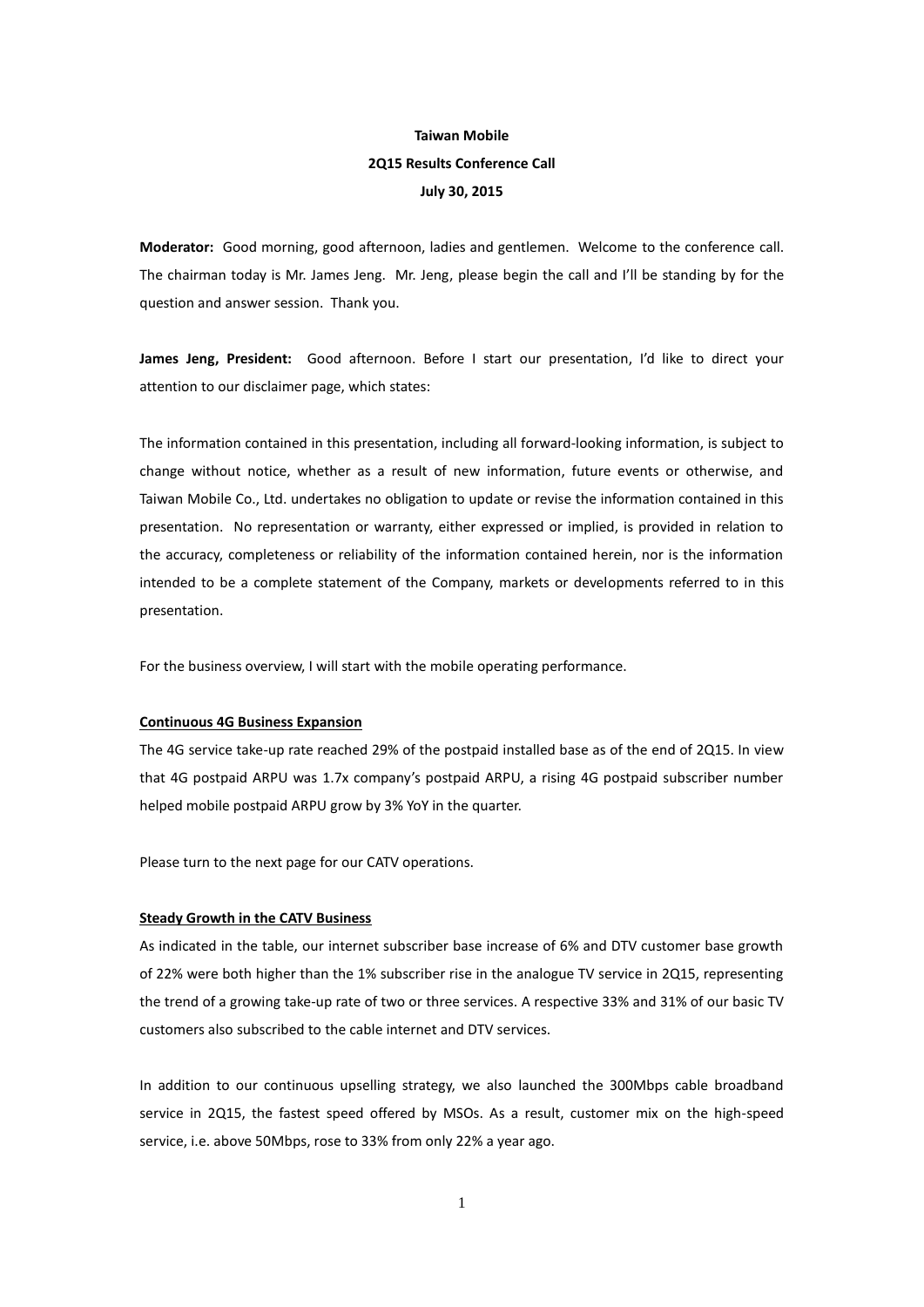#### **Retail Business**

In 2Q15, momo derived around 66% of its revenue from the online shopping business which registered a healthy 16% YoY growth. The TV home shopping businesses in Taiwan and China remained lackluster.

momo's EBITDA margin contraction in 2Q15 was due to 1) higher start-up cost associated with its new B2B2C business, 2) higher channel costs for its TV home shopping business and 3) lower revenue mix from its higher-margin TV home shopping business.

Having said that, momo's 2Q15 net profit was underpinned by the following three factors: 1) higher interest revenue, 2) more equity income from overseas affiliates in Thailand and China and 3) no similar loss from its discontinued cosmetic store operations in 2Q14.

Let me turn the presentation over to Rosie for the financial overview section.

#### **Results Summary**

**Rosie, CFO & Spokesperson:** Good afternoon. Let me talk about the results summary first. Compared to a quarter ago, device sales did not grow sequentially from 1Q15 as demand switched to lower-end phones. Mobile service revenue, on the other hand, registered a very good QoQ increase. This, coupled with lesser handset subsidies in 2Q15, led to a sequential increase of 9% in consolidated EBITDA.

In addition to solid sequential improvement, a healthy YoY increase was also recorded in 2Q. On a YoY basis, 2Q15 consolidated revenue increased by 5% credited to revenue rises in all business lines, namely telecom, CATV and retail.

In contrast to a 2% YoY drop in 1Q15, 2Q consolidated EBITDA rose 2% YoY, aided by expanding EBITDAs in the telecom and CATV segments.

We missed our revenue target due largely to lower-than-expected handset sales and retail revenue in the quarter. However, with strict expense discipline and lower-than-expected non-operating expenses, we still managed to beat our EBITDA and EPS targets by 1% and 21%, respectively, in 2Q15.

For 1H15, the continuous push in leveling up 4G penetration rate has paid off. Year to June, the consolidated EBITDA has caught up to the same level as it was prior to the 4G launch a year ago. 1H15 net income reached 56% of our full-year target.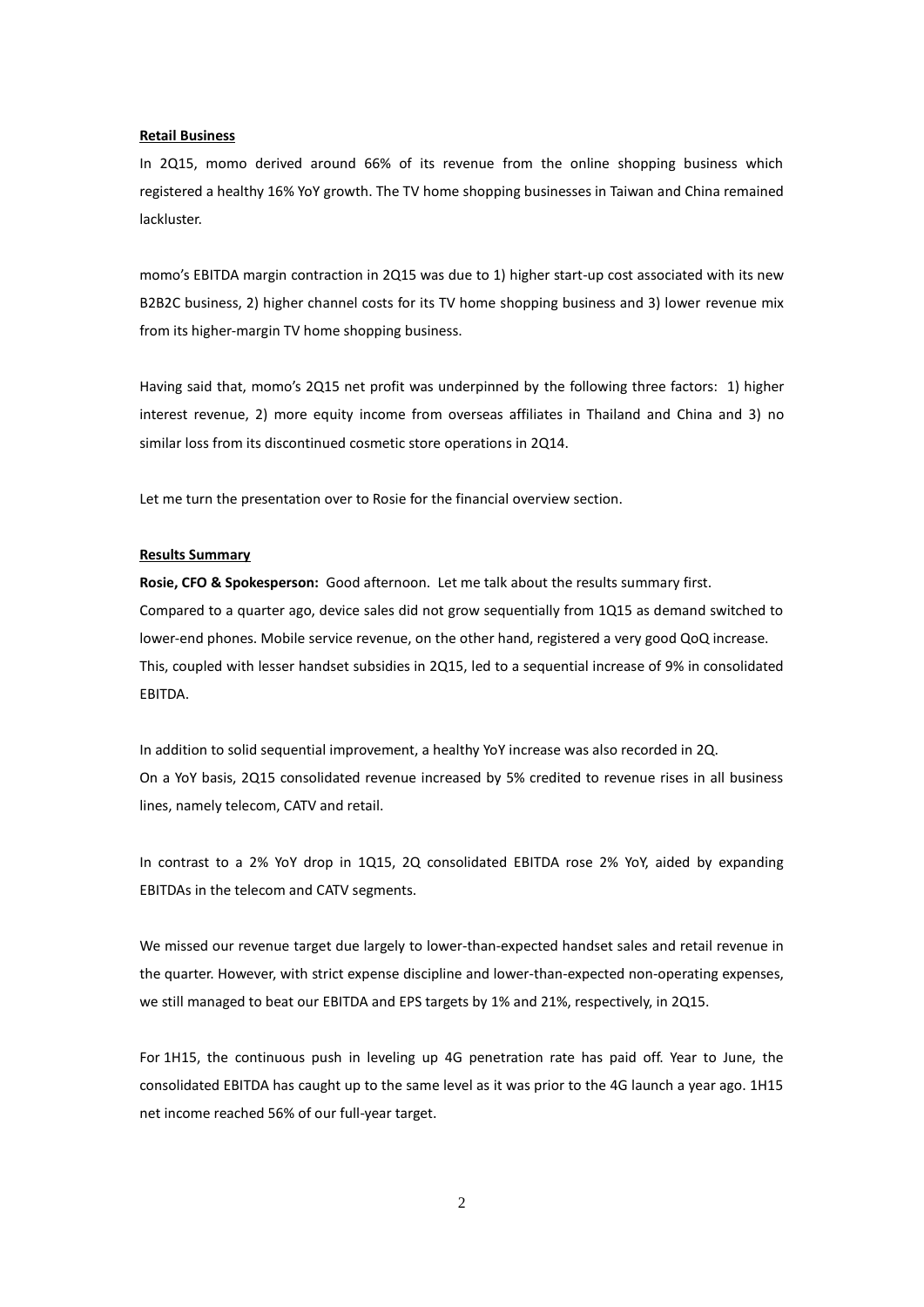## **Performance by Business**

This slide provides revenue and EBITDA breakdown by products for your reference.

I only want to highlight that the EBITDA of the telecom business grew 3% YoY, which suggest a much improved 4G profit profile for 2Q15.

## **Balance Sheet Analysis**

# *Assets*

Our cash balance increased QoQ due to a steady rise in operating cash inflows.

The QoQ change in other current assets was a function of 1) momo's redemption of a NT\$2.3bn time deposit & money market investment and 2) the reclassification of NT\$0.5bn worth of Taiwan High Speed Rail Corporation (THSR) preferred shares from long-term investment into the short-term as the shares can be redeemed on August 7.

Our long-term investment increased sequentially as a result of 1) TFNM's investment of HK\$130mn in Media Asia Group Holdings Limited convertible notes and 2) momo's NT\$0.67bn investment of 20% stake in Global Home Shopping (Beijing).

## *Liabilities & Shareholders' Equity*

Gross debt balance fell to NT\$54.7bn with a NT\$1.72bn repayment made in the quarter. The QoQ increase in other current liabilities was due to the \$15.2bn cash dividends payable which was paid on July 17, 2015.

## *Ratio Analysis*

Net debt to EBITDA improved due to a lower debt level in 2Q15. And our ROE also improved from 1Q15 on the back of our high dividend payouts

#### **Cash Flow Analysis**

In 2Q15, the operating cash inflow rose sequentially bolstered by a higher cash earning.

The 2Q15 net investing cash outflow was mainly for a NT\$3.57bn cash capex. Other activities were investments in Global Home Shopping (Beijing) and convertible notes of Media Asia Group Holdings Limited that I mentioned earlier.

The source of funds came from 1) momo's liquidation of its time deposits & money market funds with a net proceed of NT\$2.3bn and 2) NT\$37mn proceeds from TFN's sale of an unused property in the quarter.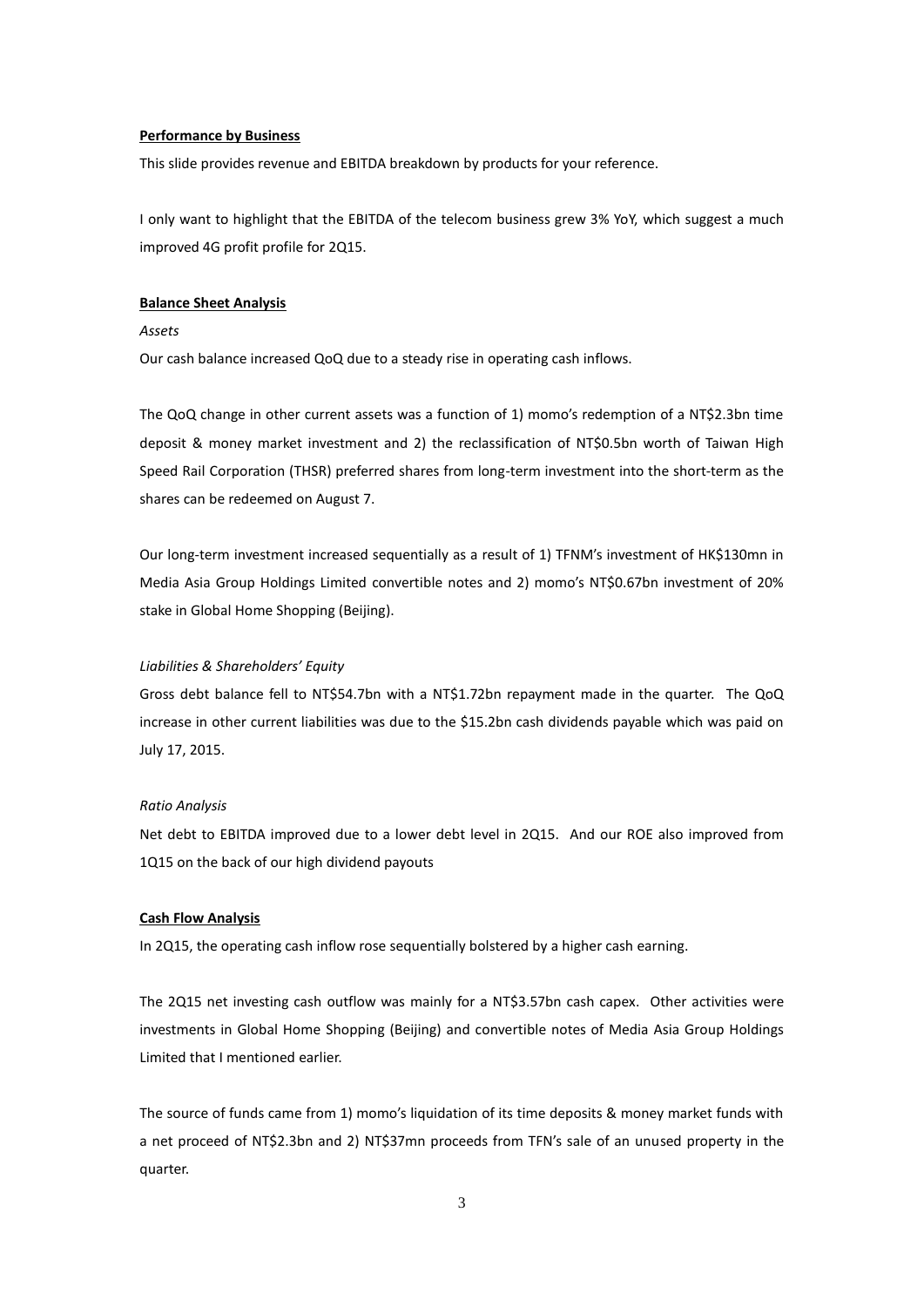On the financing front, we managed to pay down NT\$1.72bn in short-term debts in the quarter. Other financing cash outflows were largely the NT\$0.67bn dividends paid to momo's minority shareholders.

Our 2Q cash capex came off from a year ago, due mainly to momo's spending in 2014 on its new warehousing and logistic center.

Let me turn the presentation back to James for the event updates.

## **Event Update**

**James:** Today TWM's board resolved to participate in the 2.6GHz spectrum auction, which will release a total bandwidth of 190MHz with an aggregate reserve price of NT\$14.4bn and take place in mid-tolate October.

Taiwan High Speed Rail (THSR) announced on July 6, 2015 to buy back and cancel its issued preferred shares. Accordingly, TCC Investment, TWM's 100%-owned subsidiary, expects to receive NT\$500mn from its investment in THSR at cost.

On the new products front, we launched two new 4G rate plans, 298 and 698, with a fixed monthly data allowance to target the lower-end segment in 2Q15.

#### **Event Update- Awards and Recognition**

This page lists the awards and recognition we've received in the second quarter of 2015 for your reference.

## **Key Message**

To wrap up our presentation, this slide summarizes the key message that we would like to deliver:

Deeper 4G penetration has enabled us to record a historical high postpaid ARPU and consolidated EBITDA. Should tiered-pricing be implemented, it will pave the way for a brighter industry outlook. We expect the growth momentum to continue and endeavor to deliver stronger shareholder value.

Now I would like to open the floor for the Q&A section.

# **Q & A**

**Anand Ramachandran, Barclays Singapore:** *Firstly, I'm looking at the 4G ARPU, which you indicated was 1.7x postpaid ARPU. Would you have or could you provide us with a comparison of what that is on a like-for-like basis? I.E. what was the users' average 4G ARPU before they moved to 4G and*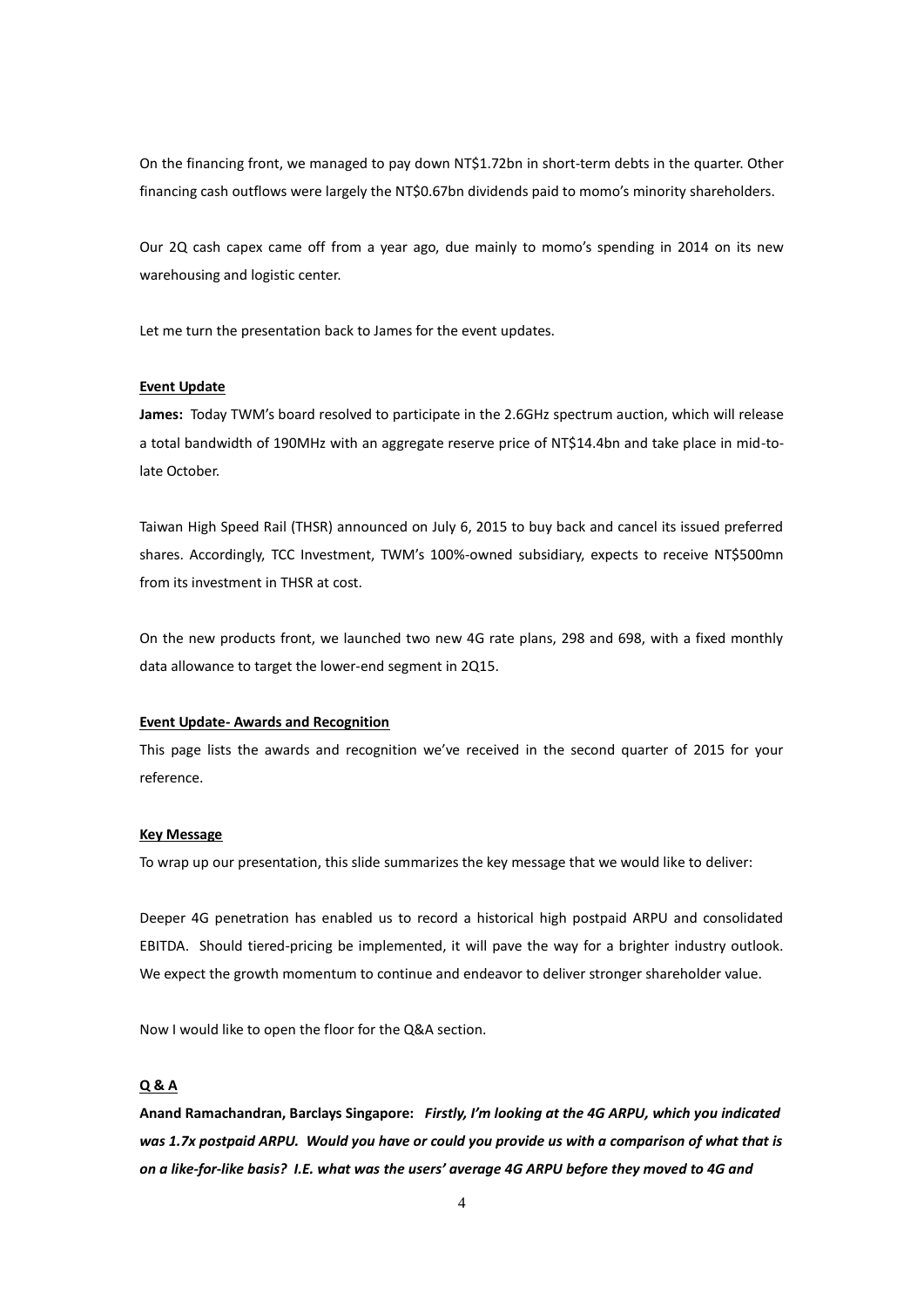*what is it now? And also, can you also give us an indication of the average data usage for 4G now relative to a quarter ago?*

*Question two, you talked about the key message where you mentioned "Should tiered-pricing be implemented, it will pave the way for a brighter industry outlook". I'm wondering how do you think this gets implemented. Has there been any movement in pricing in the industry which leads you to believe this is possible?*

*On the spectrum auction, is there anything specific with regards to this spectrum that you are looking at as a strategy? Is this spectrum essential or can you live without it?*

**James:** In response to your first question, actually we saw as a very good sign for the subs migrating from 3G to 4G having a 16-17% ARPU growth. As of today, 4G subscribers reached 2.1mn. In my view, it has already reached an economy of scale. For the coming 2H, 4G will contribute more revenue and EBITDA.

As for the data consumption, we already reached 11GB per month per user in 1Q15. In the second quarter, it slightly increased, but not that significantly. It's about the same at 11GB. I think in terms of customer usage, it's already reached the cap. For the 2nd half, it will be somewhere around 11-12GB. It will not increase that much.

Regarding tiered pricing, we will follow CHT's tariff strategy. According to their announcement last quarter, they will probably end the unlimited tariff probably sometime next year.

Regarding the 2.6GHz auction, which will take place in October, from Taiwan Mobile's standpoint, we don't think this spectrum is that urgent because right now our existing 4G spectrum total adds up to 35MHz x 2. We still have quite a lot of capacity. So, the strategy for the 2.6GHz will be deploying lightly in some metropolitan areas. That means next year even though we have a 2.6GHz spectrum, the capex will still be reduced because we have passed the peak of the capex expansion.

**Anand:** *Quick follow-up, do you have a 4G subscriber target by year end?*

**James:** About 3mn. And we are quite confident about this number.

**Peter Milliken, Deutsche Bank HK:** *About the ARPU, we are still seeing some competition on pricing with the 998 plans, which CHT has said they're going to remove, but you're going to continue for awhile . With those 998 plans, would they be driving ARPU on the 3G to 4G migration or are they more neutral in terms of the uplift you see as people migrate?*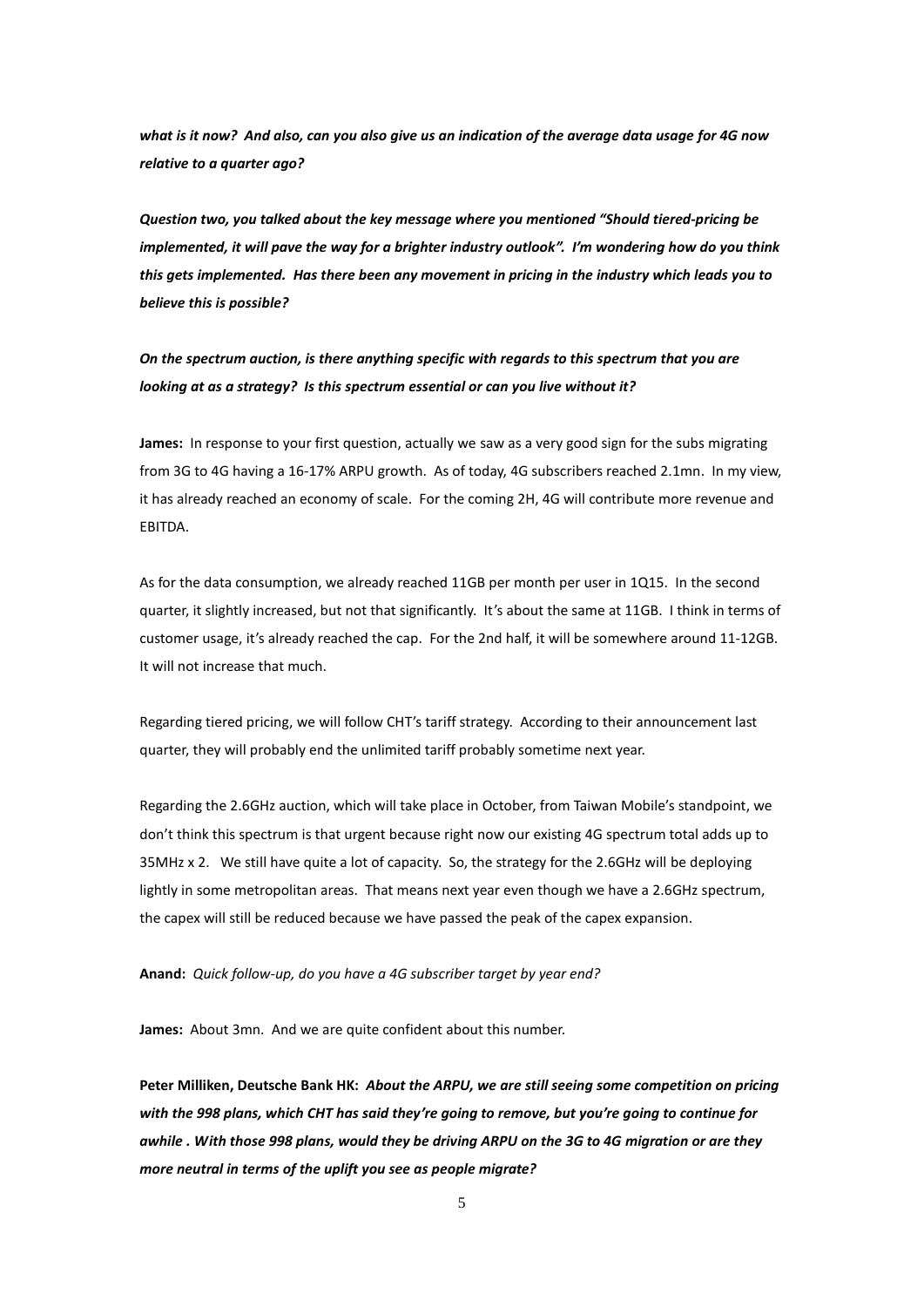**James:** The 998 tariff has a good and a bad part. The good part is it will move a lot of customers from 799 or 599 up to 998. However, there is also some portion of customers that move from 1399 down to 998. Right now, my personal view, it's just about balanced.

**Rosie:** If you look at our ARPU change, our postpaid ARPU is up 3%. Our postpaid ARPU is NT\$861, so 998 while it may help, it takes time for us to verify the situation.

**Peter:** *I can see why you have the plans. It's good to drive the users on to 4G and into these higher usage behaviors. When I look at these 298 and 698 plans, it does look like the market is getting more competitive and yet your ARPU and profitability are growing, so it seems like a right strategy. But you can also argue the market is getting more competitive because we are seeing these plans and we are also seeing some aggression between you guys. I think FET is taking you to court over the spectrum you are swapping. Has the market gotten less friendly or is it still relatively benign competition?*

**James:** The whole market competition has been very keen, especially in the high-end customers. Because for the high-end customers, they are very sensitive to speed, 4G speed. As of now, TWM really takes full advantage of it because our 4G speed is significantly ahead of the other two peers. So, that might cause some issue right now, but I think that should be settled very soon.

**Danny Chu, Macquarie:** *With regards to the 2.6GHz spectrum auction, just want to clarify, Taiwan Mobile will only be interested in bidding for the paired spectrum for FDD technology and will not be interested to deploy TDD LTE over the unpaired spectrum. Is that correct?*

*Just based on some of the data points released in the management pack, I worked out that the 4G subscriber, as of the end of June, is about 1.74mn and the company's target is to have 3mn 4G subscribers by the end of this year. So, in the first half, company has achieved close to 40% of its 4G subscriber target and you mentioned that you're very confident to achieve the full year target. Any particular reason behind that? For example, does the company intend to do much more promotion in 2H?*

*When I compare the mobile service revenue versus the peers, it seems your mobile service revenue YoY growth is slightly lower than those of FET and CHT. Is there a reason behind that?*

*Lastly, just a clarification, when you mentioned 2G or 3G subscribers migrating to 4G, their ARPU jump by 50-70%?*

**James:** Regarding the 2.6GHz, our priority is the FDD spectrum. However, if you see the price that the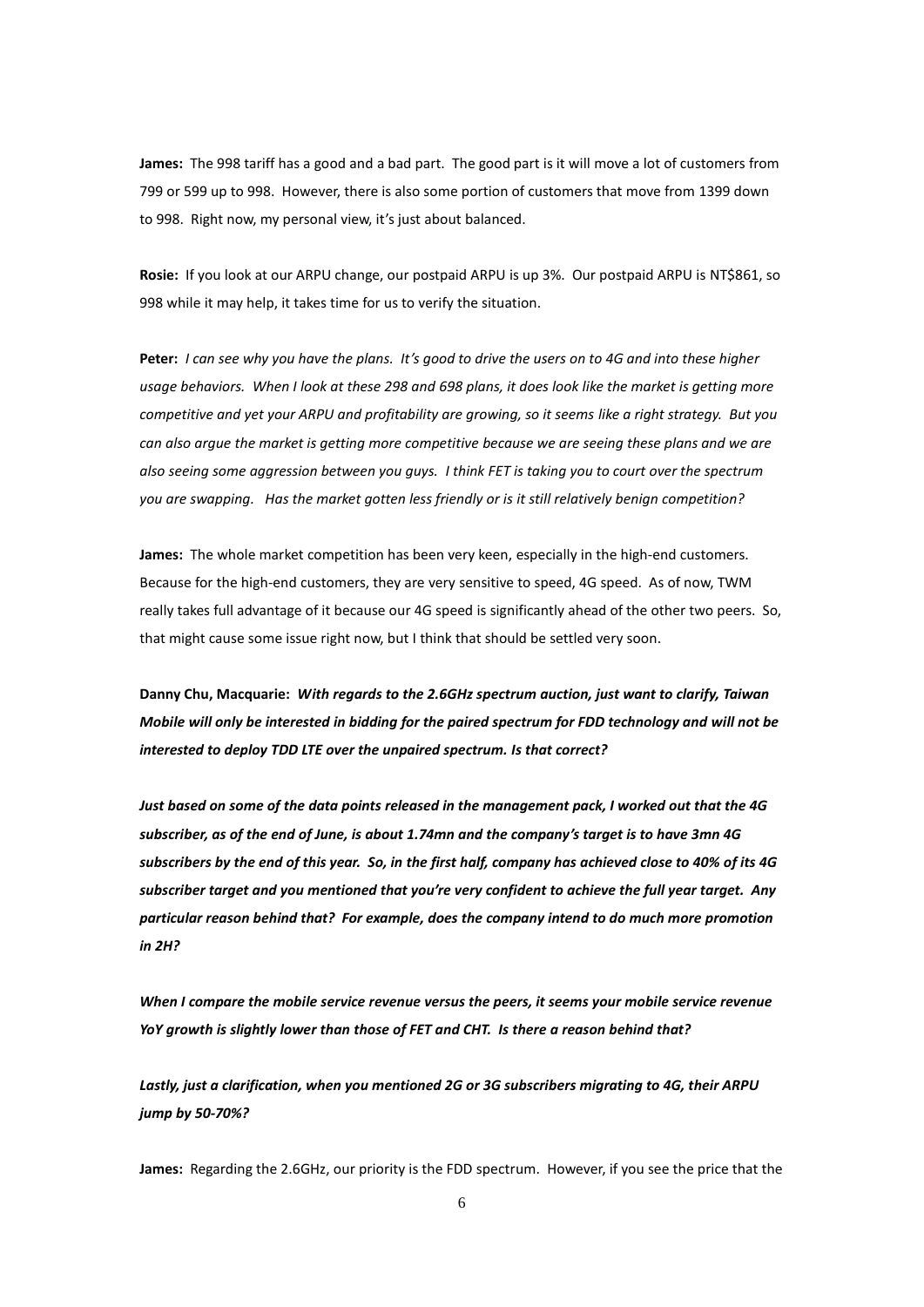NCC announced for the TDD, the price is really attractive. It's very low, much lower than I expected. So, I don't rule out the possibility that we would also bid on the TDD at this point.

In terms of the subscriber number at the end of June, we are at 1.955mn and, as of today, we have already reached 2.1mn and the reason we are confident is that right now most of the high-end customers have already moved to 4G. So that's why we introduce the low 4G tariff and that will probably push a lot of the 3G subscribers or even 2G subscribers to move to 4G. We expect the midand low-end customers will take the low tariff and move to 4G in 2H15.

**Danny**: *When I looked at the monthly update report from CHT, they report a 7% YoY growth in 2Q for their monthly mobile service revenue. So, I was just wondering, any particular reason why you're growing your mobile service revenue slower than peers?*

**James:** I think one of the main reasons is the 3G subscriber ARPU dropped a bit more than I expected as voice revenue dropped quite significantly for TWM. And the second reason is that, on a YoY basis, the base of our mobile service revenue last year was a bit higher than our peers. So, the growth rate will not be as much as the peers'. But the upside for the 4G ARPU is really good and more than what we expected.

**Danny:** *Ok, as a follow-up, when 2G, 3G customers migrate onto 4G, their ARPU jump by 'five zero" to "seven zero" %, right?*

**James:** No, it was about 16-17% ARPU uplift during their migration to 4G.

**Gopa Kumar, Nomura India:** *Is it possible to disclose, of your total mobile service revenue and EBITDA, how much is contributed by 4G?*

*Assuming that tiered pricing is not implemented this year and probably next year and unlimited plans continue in the market, would you still expect earnings growth to come back to the business especially given higher D&A from the 2.6GHz spectrum?* 

**Rosie:** The 4G revenue accounted for 39% of our mobile service revenue in the 1H. And, there are certain cost allocation issues, so I don't think we are supposed to disclose the EBITDA of 4G alone.

**Gopal:** Can I know how much the revenue contribution of 4G in 1Q and 2Q?

**Rosie:** Sorry, we don't the numbers with us.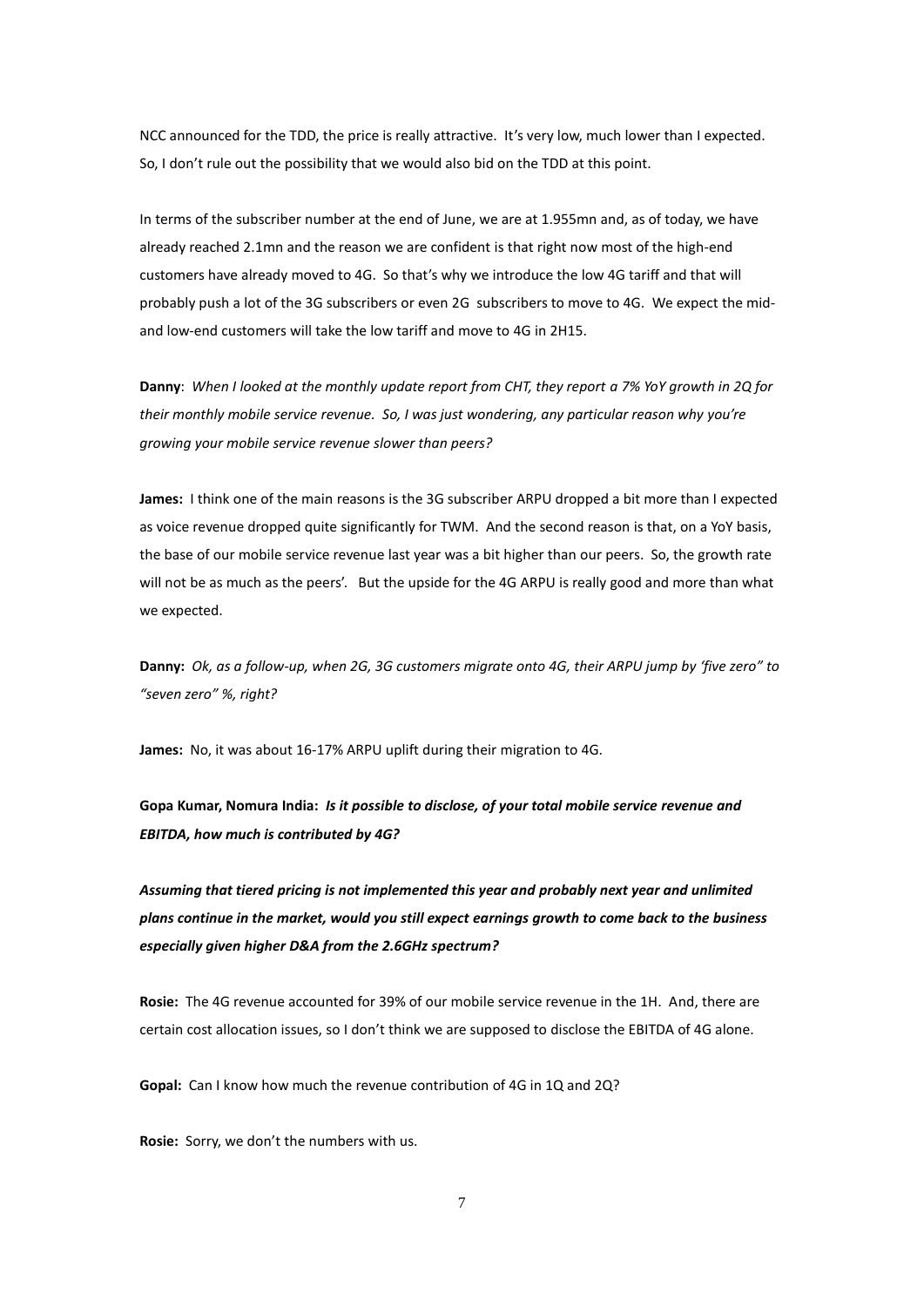**Olivia Wu, Yuanta Taiwan:** *How much do you expect the capex to decrease next year? Because coverage for 700MHz has already reached 99%, and it already reached 90 to 95% for 1800MHz, so may we expect there will only be a little incremental base station investment for 4G, and there will be a bigger decrease in capex next year.*

*We know that FET is expecting you to return the C4 spectrum back to them and now you just mentioned that the issue is going to settle down. Do you plan to return said spectrum to the NCC late next year?*

*Do you have a separate D&A cost number for the 2Q? How do you expect blended ARPU to grow this year and next year?*

**James:** In response to your question regarding capex, yes, you are right, the population coverage for 700MHz already reached 99%. The 1800 band, by the end of this year, we will reach more than 90%. For the next year, even with an additional spectrum of 2.6GHz, the capex will still be significantly reduced from this year. I have no figure to tell how much it will decrease, but once we finish our next year forecast, we will be able to come up with a figure.

**Olivia:** *Will there be incremental capex for 4G related to the 4G subscriber penetration rate because I know you already have 2mn subscribers now, but if your subscribers reach 3mn or 4mn next year, will there be a demand to increase the capacity?*

**James:** I don't think so. If you recall, for the 3G services, we have only 15MHz spectrum. For 4G, we have 35MHz. So, we still have a lot of unused capacity. My prediction for the coming 2 to 3 years, the existing capacity will still be enough. So, for the 2.6GHz, it will be only used to enhance the capacity for some metropolitan areas.

**Olivia:** *Will you still plan to return the C4 block back to the NCC in June next year?*

**James:** Yes, according to the agreement, Taiwan Mobile will return C4 spectrum to FET. Yes, we will.

**Olivia:** *Do you have the separate number for D&A?*

**Rosie:** For overall, D&A in total is NT\$3.3bn in the 2Q. We will get back to you offline as we don't have the separate numbers on hand.

**James:** Regarding blended ARPU, I think we have significant growth in 2Q, but for the 3Q and 4Q, it will only increase slightly. The growth won't be that significant because we will concentrate more on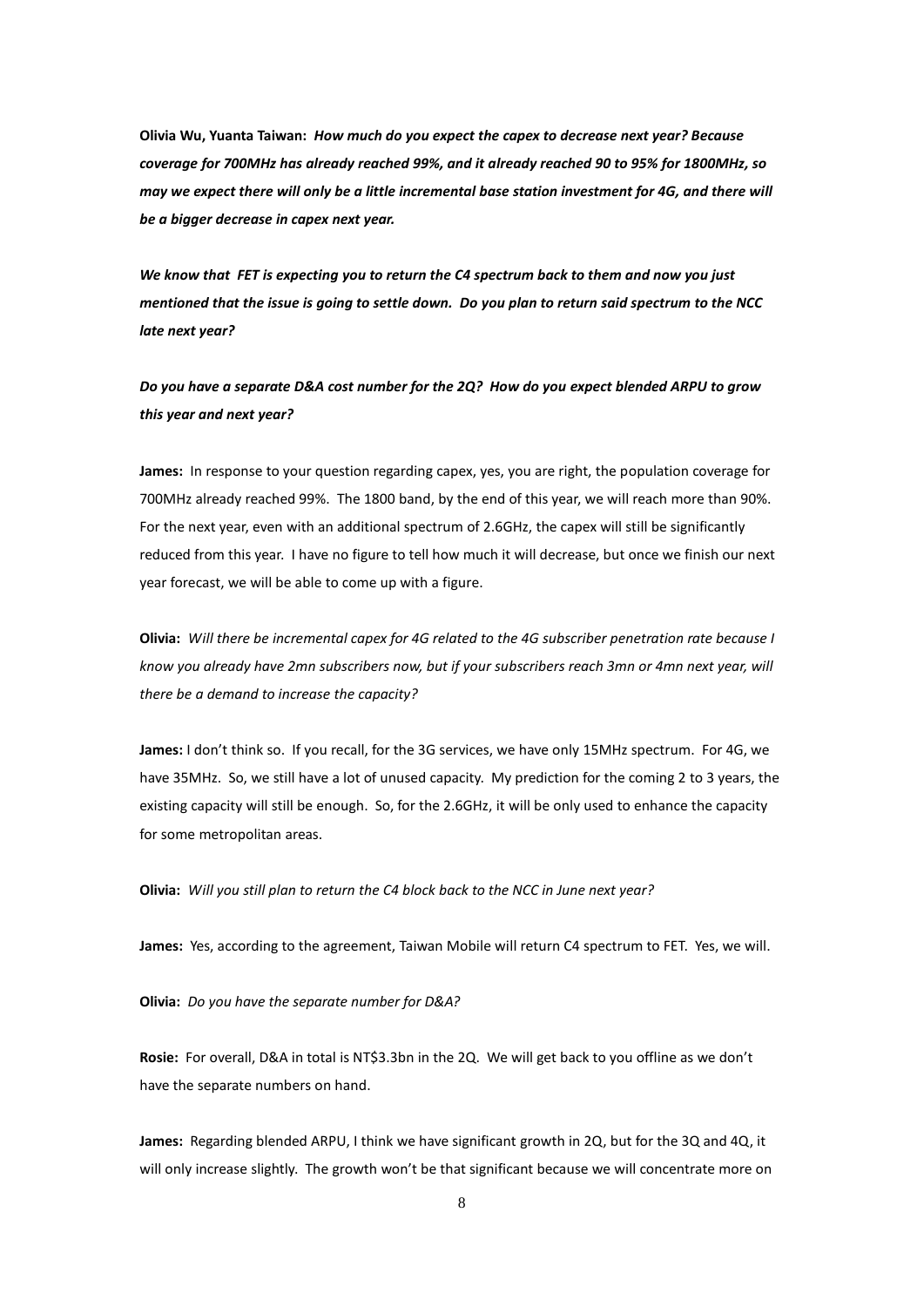the mid- or low-end customers.

#### **Jack Hsu, Sinopac Taiwan:** *Why did the EBITDA margin for the company as a whole decline YoY?*

**Rosie:** That's because our revenue growth actually came mainly from handset sales and retail, which is momo. Also, the cost increased because we included the so-called subsidies. We bought 150,000 more handsets in the 1H. So, that's affecting our overall performance on EBITDA.

**Jack:** *EPS for 1H was NT\$2.85. Will you change the forecast for the full year?*

**Rosie:** Not yet. We will see if there is a need for us to change our forecast.

**Gary Yu, Morgan Stanley HK:** *In your 1H or 2Q, was there any contribution from the Ambit roaming agreement in terms of mobile revenue or the mobile ARPU that you reported? And, if there was contribution, what was roughly the percentage of revenue coming from roaming?*

**James:** Yes, there was some contribution to our revenue as well as our EBITDA, but I can't disclose the percentage at this point.

**Gary**: *When we reported postpaid or blended ARPU, do we include roaming contribution from Ambit as well?*

**Rosie**: Yes.

**Sydney Chang, BoAML HK:** *Given your 1H results, you have already achieve more than 50% of the full year guidance, do you have intention to revise up the full year guidance and what is the outlook for the 2H?*

**James:** The outlook for the 2H is quite optimistic so far. So, I personally expect the earnings for the whole year to outperform. I have no figures at this point, but, as I mentioned, the earnings, the EPS should be better than what we forecasted at the beginning of the year.

In 3Q, our budgetary EPS forecast is NT\$1.36.

**Peter Milliken, Deutsche Bank HK:** *The NCC recently ruled you can do network sharing if they approve your business plan. Does that mean that you're in a difficult position until you get that approved in allowing APT to roam on your network?*